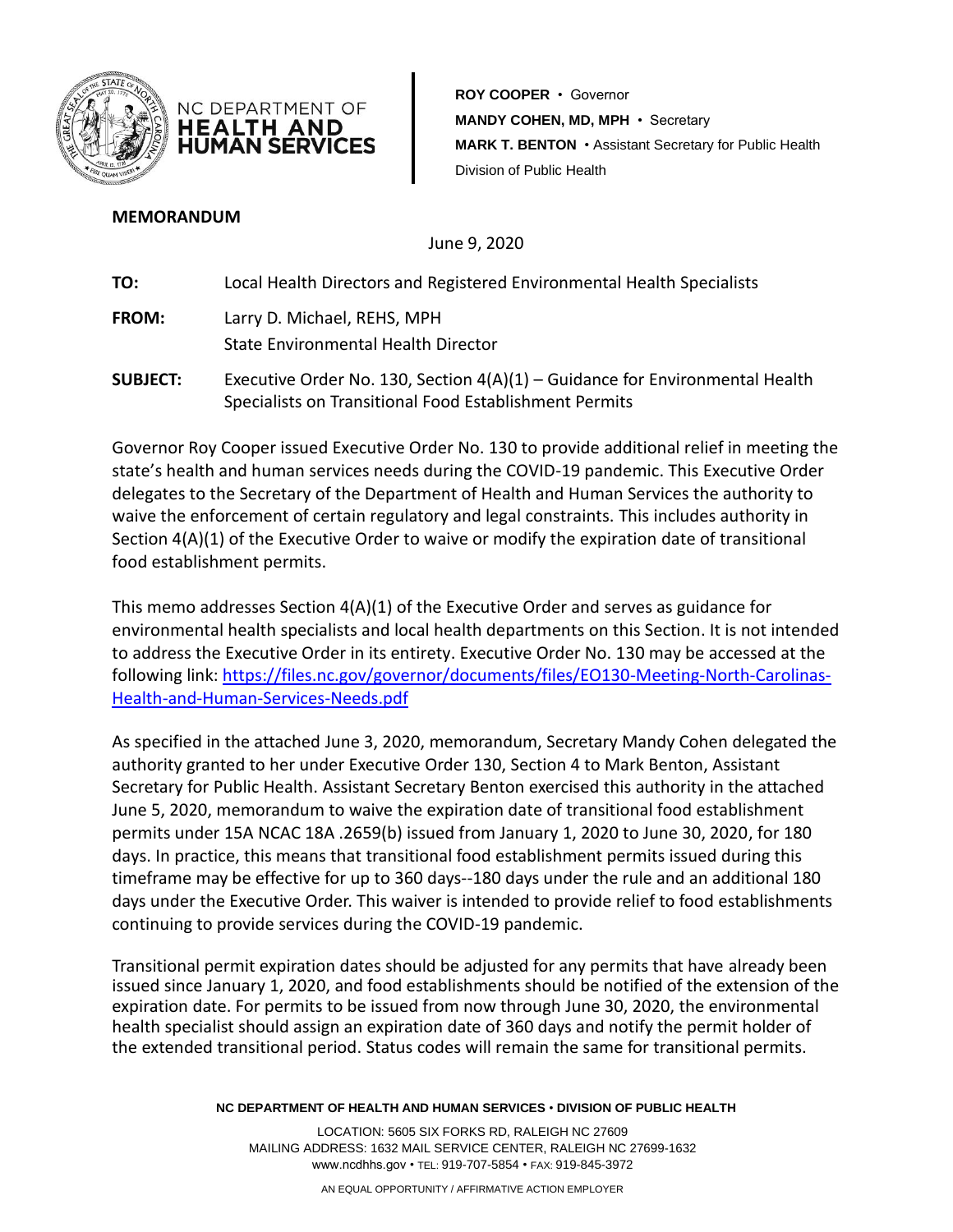Permits will be issued "T" status and remain in "U" status for up to 360 days after inspections begin. When all transitional permit non-compliant items have been completed, the permit (nontransitional) may be issued at any point during the transitional period with a "K" status.

For questions or additional information, please contact Veronica Bryant, Emergency Response and Outbreak Coordinator, at [veronica.bryant@dhhs.nc.gov](mailto:veronica.bryant@dhhs.nc.gov) or by phone at 919-218-6943, or you may contact me at [larry.michael@dhhs.nc.gov](mailto:larry.michael@dhhs.nc.gov) or 919-707-5855.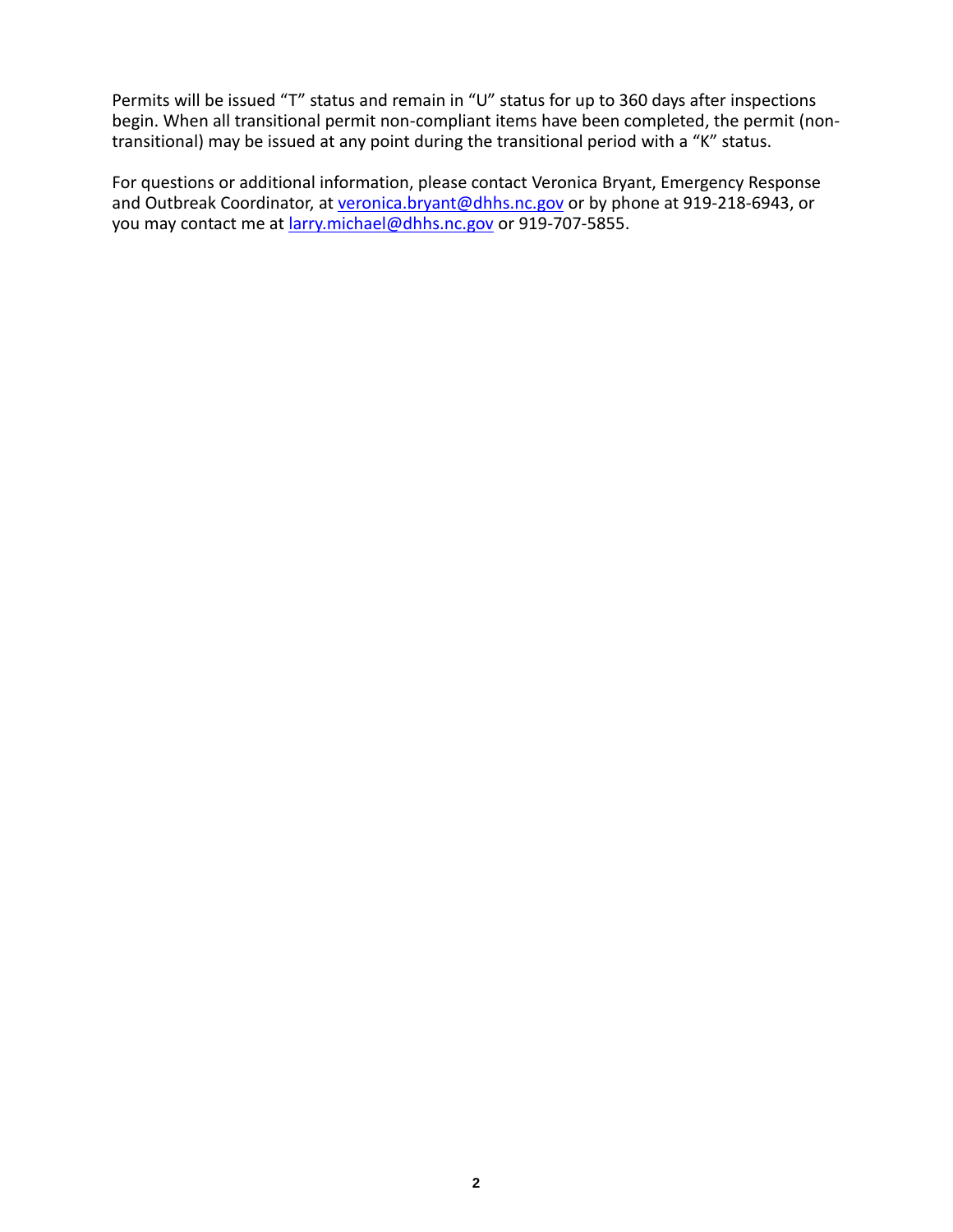

# STATE OF NORTH CAROLINA DEPARTMENT OF HEALTH AND HUMAN SERVICES

ROY COOPER MANDY COHEN, MD, MPH GOVERNOR SECRETARY **GOVERNOR** SECRETARY SECRETARY

June 3, 2020

Handy KCJ

### MEMORANDUM

|  | FROM: Mandy K. Cohen, MD, MPH |
|--|-------------------------------|
|  | Secretary                     |

RE: DELEGATION OF AUTHORITY

As Secretary of the North Carolina Department of Health and Human Services ("DHHS") I have been delegated authority by the Governor to waive or modify certain regulations and requirements during the State of Emergency declared on March 10, 2020 due to the COVID-19 pandemic.

Executive Orders 130 and 139 provide specific delegations of authority to me as Secretary that pertain to multiple Divisions within DHHS. After careful consideration and based on the expertise of leadership, I hereby delegate to Assistant Secretary Mark Benton the authority to perform the actions outlined below. Assistant Secretary Benton will consult with executive leadership of the Division of Public Health to implement these waivers and will document such waivers so that any waivers of regulations can be reported to the Office of the Governor and the Codifier of Rules.

## **Division of Public Health**

- 1. Under Executive Order 130, the Secretary of DHHS is delegated the authority to:
	- a. Waive or modify, in order to provide necessary relief to restaurants continuing to provide carry-out, delivery, and drive-through services, the expiration date of transitional food establishment permits under 15A NCAC 18A .2659(b) issued from January 1, 2020 to June 30, 2020 for 180 days;
	- b. Waive or modify, in order to ensure there are sufficient analysts permitted to conduct breath alcohol tests, the expiration of analyst permits under 10A NCAC 41B .0302(a) otherwise set to expire from March 10, 2020 to June 30, 2020 for twelve (12) months;
	- c. Waive or modify enforcement of any regulations that are related to the provisions listed above; and
	- d. Reimpose any regulations related to the provisions listed above for which the Secretary has waived or modified enforcement.
- 2. Under Executive Order 139, the Secretary of DHHS is delegated the authority related to asbestos and lead professionals to:

WWW.[NCDHHS](http://www.ncdhhs.gov/).GOV TEL 919-855-4800 • FAX 919-715-4645 LOCATION: 101 BLAIR DRIVE • ADAMS BUILDING • RALEIGH, NC 27603 MAILING ADDRESS: 2001 MAIL SERVICE CENTER • RALEIGH, NC 27699-2000 AN EQUAL OPPORTUNITY / AFFIRMATIVE ACTION EMPLOYER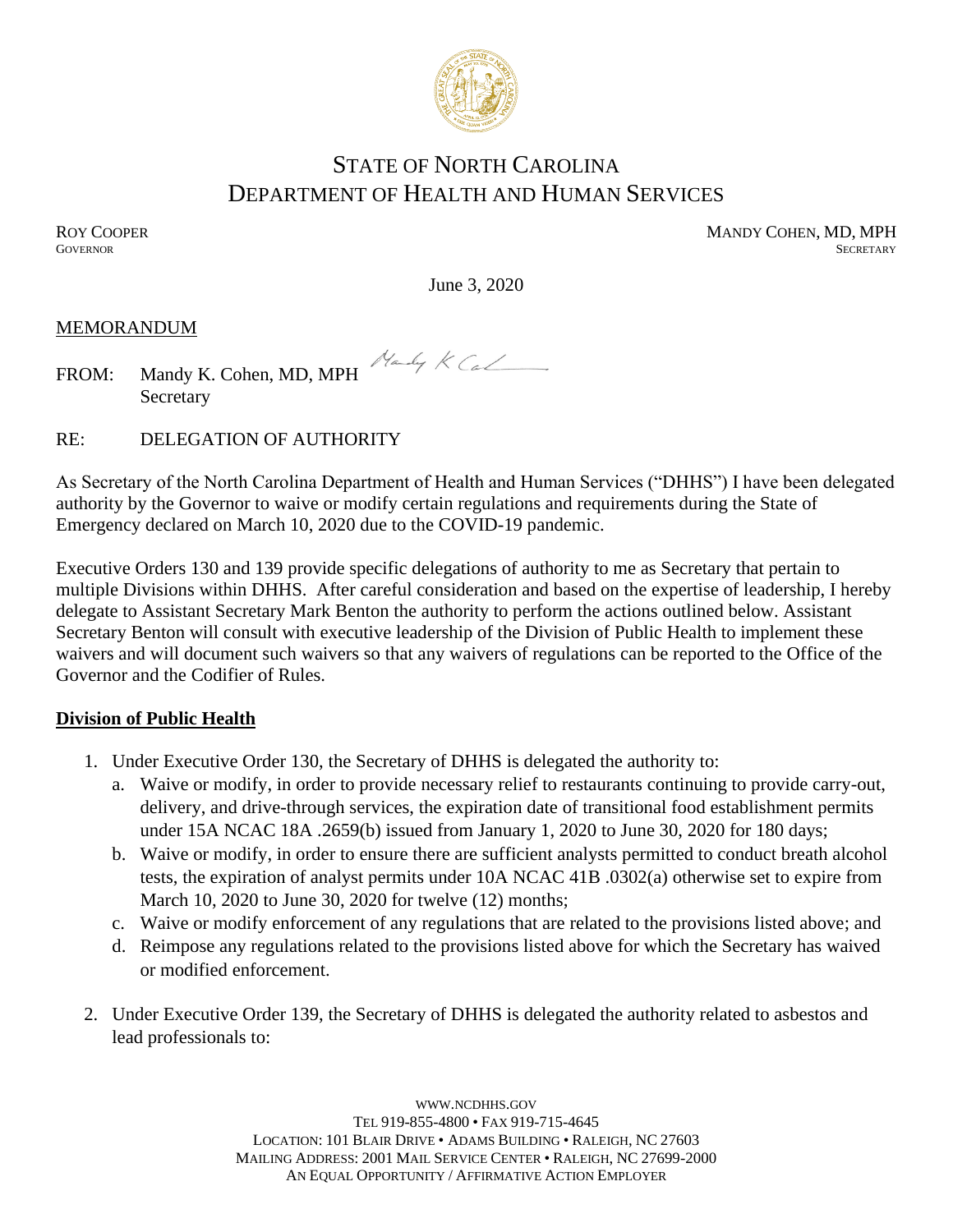- a. Waive or modify enforcement of the expiration date of asbestos accreditations under 10A NCAC 41C .0602(e), to the extent necessary to ensure that there are sufficient accredited asbestos professionals to perform asbestos management work in North Carolina. Accreditations otherwise set to expire during the State of Emergency may be extended for up to sixty (60) days following the end of the State of Emergency;
- b. Waive or modify enforcement of the expiration dates of lead abatement certifications under 10A NCAC 41C .0802(e), dust sampling technician certifications under 10A NCAC 41C .0902(c)(3)-(4), and recertification requirements under 10A NCAC 41C .0902(d), to the extent necessary to ensure that there are sufficient accredited professionals to conduct lead abatement, dust sampling, and renovation work in North Carolina. Certifications otherwise set to expire during the State of Emergency may be extended for up to sixty (60) days following the end of the State of Emergency; and
- c. Reimpose any regulations related to the provisions listed above for which the Secretary has waived or modified enforcement.
- 3. Under Executive Order 139, the Secretary of DHHS is delegated the authority related to local public health to:
	- a. Waive or modify enforcement of local health department mandated services requirements under 10A NCAC 46 .0200 and extend the time period for public health nurses to complete training sponsored by the North Carolina Department of Health and Human Services ("NCDHHS") under 10A NCAC 46 .0301(2)(b), upon finding that a waiver or modification of enforcement will provide necessary relief to local health departments responding to the COVID-19 pandemic and will not endanger public health. Waivers, modifications, and extensions related to this provision may remain in place for up to sixty (60) days following the end of the State of Emergency;
	- b. Waive or modify enforcement of NCGS § 130A-34.4(a) to the extent necessary to ensure that conditionally accredited local health departments continue to be eligible to receive public health funding from the Division of Public Health, upon finding that a waiver or modification of enforcement will provide necessary relief to local health departments responding to the COVID-19 pandemic and will not endanger public health. Waivers, modifications, and extensions related to this provision may remain in place for up to sixty (60) days following the end of the State of Emergency; and
	- c. Reimpose any regulations related to the provisions listed above for which the Secretary has waived or modified enforcement.
- 4. Waivers or modifications previously issued under Executive Order No. 119, Subsection 1(2) shall continue in effect for the time period listed in those previously issued waivers, including the waiver I issued on April 15, 2020.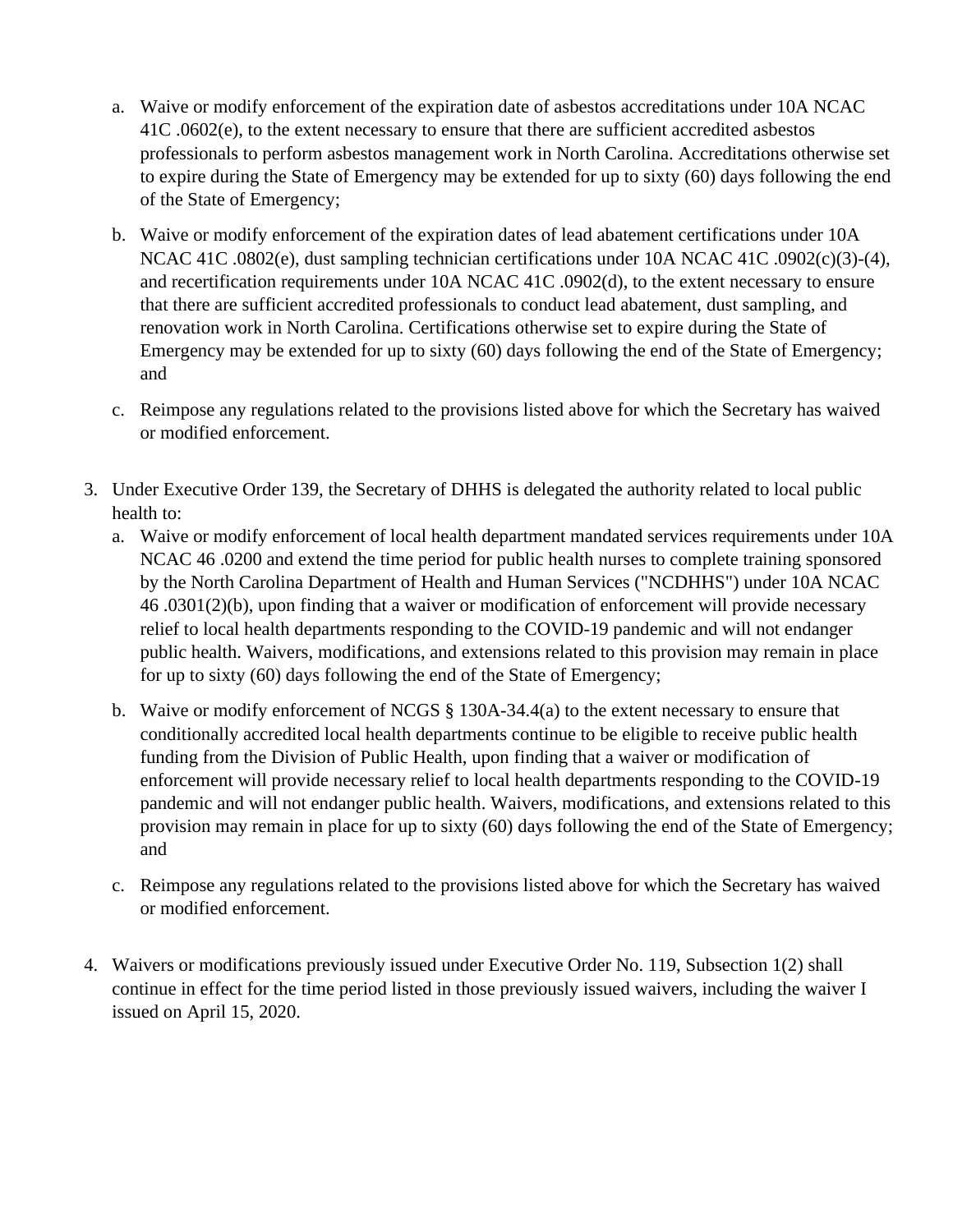

**ROY COOPER** • Governor **MANDY COHEN, MD, MPH** • Secretary **MARK T. BENTON •** Assistant Secretary for Public Health Division of Public Health

June 5, 2020

MEMORANDUM

FROM: Mark T. Benton Mark T. Benham

Assistant Secretary for Public Health

RE: Exercise of Delegated Authority Under Executive Orders 130 and 139

As Assistant Secretary for Public Health, I have been delegated authority by the Secretary of DHHS to waive or modify certain regulations and requirements during the State of Emergency declared on March 10, 2020 due to the COVID-19 pandemic.

After careful consideration and in consultation with the Secretary of DHHS and executive leadership of the Division of Public Health, I hereby waive, modify, or take the actions permitted under Executive Orders 130 and 139 specified below. In taking such action, I have determined that they will not endanger public health and will provide necessary relief in responding to the COVID-19 pandemic.

- 1. Under Executive Order 130, the Secretary of DHHS is delegated the authority to:
	- a. Waive or modify, in order to provide necessary relief to restaurants continuing to provide carryout, delivery, and drive-through services, the expiration date of transitional food establishment permits under 15A NCAC 18A .2659(b) issued from January 1, 2020 to June 30, 2020 for 180 days;
	- b. Waive or modify, in order to ensure there are sufficient analysts permitted to conduct breath alcohol tests, the expiration of analyst permits under 10A NCAC 41B .0302(a) otherwise set to expire from March 10, 2020 to June 30, 2020 for twelve (12) months;
	- c. Waive or modify enforcement of any regulations that are related to the provisions listed above; and
	- d. Reimpose any regulations related to the provisions listed above for which the Secretary has waived or modified enforcement.

Pursuant to this authority, I am waiving regulatory requirements as follows:

- The expiration date of transitional food establishment permits under 15A NCAC 18A .2659(b) issued from January 1, 2020 to June 30, 2020 for 180 days, in order to provide necessary relief to restaurants continuing to provide services; and
- The expiration date of analyst permits under 10A NCAC 41B .0302(a) otherwise set to expire from March 10, 2020 to June 30, 2020 for twelve (12) months, in order to ensure there are sufficient analysts permitted to conduct breath alcohol tests.
- 2. Under Executive Order 139, the Secretary of DHHS is delegated the authority related to asbestos and lead professionals to:
	- a. Waive or modify enforcement of the expiration date of asbestos accreditations under 10A NCAC 41C .0602(e), to the extent necessary to ensure that there are sufficient accredited

#### **NC DEPARTMENT OF HEALTH AND HUMAN SERVICES • DIVISION OF PUBLIC HEALTH**

LOCATION: 5605 Six Forks Road, Building 3, Raleigh, NC 27609 MAILING ADDRESS: 1931 Mail Service Center, Raleigh, NC 27699-1931 www.ncdhhs.gov • TEL: 919-707-5000 • FAX: 919-870-4829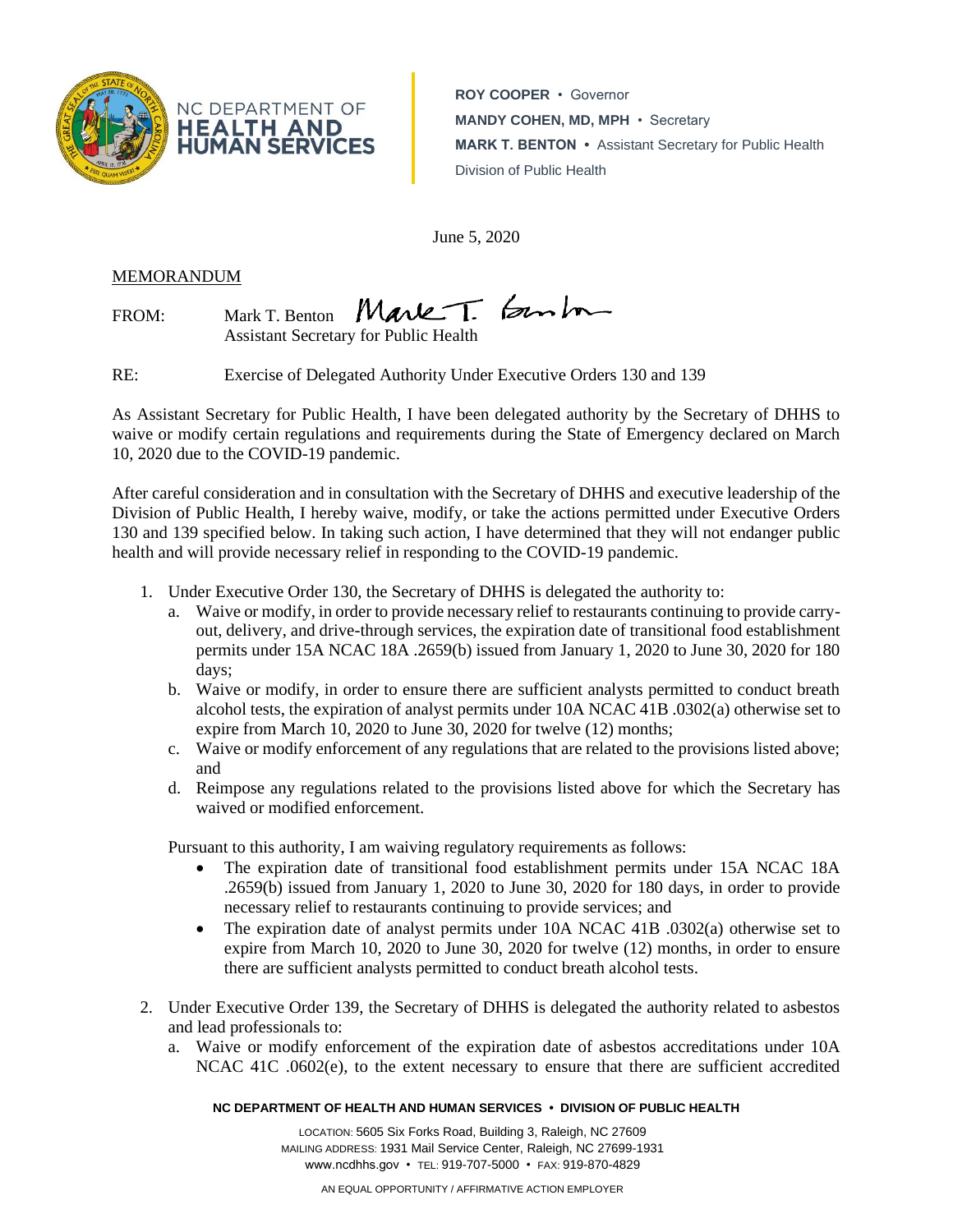asbestos professionals to perform asbestos management work in North Carolina. Accreditations otherwise set to expire during the State of Emergency may be extended for up to sixty (60) days following the end of the State of Emergency;

- b. Waive or modify enforcement of the expiration dates of lead abatement certifications under 10A NCAC 41C .0802(e), dust sampling technician certifications under 10A NCAC 41C  $.0902(c)(3)-(4)$ , and recertification requirements under 10A NCAC 41C .0902(d), to the extent necessary to ensure that there are sufficient accredited professionals to conduct lead abatement, dust sampling, and renovation work in North Carolina. Certifications otherwise set to expire during the State of Emergency may be extended for up to sixty (60) days following the end of the State of Emergency; and
- c. Reimpose any regulations related to the provisions listed above for which the Secretary has waived or modified enforcement.

Pursuant to this authority, I am waiving regulatory requirements as follows:

- The expiration date of asbestos accreditations under 10A NCAC 41C .0602(e) otherwise set to expire during the State of Emergency until sixty (60) days following the end of the State of Emergency, in order to ensure that there are sufficient accredited asbestos professionals to perform asbestos management work in North Carolina.
- The expiration dates of lead abatement certifications under 10A NCAC 41C .0802(e), dust sampling technician certifications under 10A NCAC 41C .0902(c)(3)-(4), and recertification requirements under 10A NCAC 41C .0902(d) otherwise set to expire during the State of Emergency until sixty (60) days following the end of the State of Emergency, in order to ensure that there are sufficient accredited professionals to conduct lead abatement, dust sampling, and renovation work in North Carolina.
- 3. Under Executive Order 139, the Secretary of DHHS is delegated the authority related to local public health to:
	- a. Waive or modify enforcement of local health department mandated services requirements under 10A NCAC 46 .0200 and extend the time period for public health nurses to complete training sponsored by the North Carolina Department of Health and Human Services ("NCDHHS") under 10A NCAC 46 .0301(2)(b), upon finding that a waiver or modification of enforcement will provide necessary relief to local health departments responding to the COVID-19 pandemic and will not endanger public health. Waivers, modifications, and extensions related to this provision may remain in place for up to sixty (60) days following the end of the State of Emergency;
	- b. Waive or modify enforcement of NCGS § 130A-34.4(a) to the extent necessary to ensure that conditionally accredited local health departments continue to be eligible to receive public health funding from the Division of Public Health, upon finding that a waiver or modification of enforcement will provide necessary relief to local health departments responding to the COVID-19 pandemic and will not endanger public health. Waivers, modifications, and extensions related to this provision may remain in place for up to sixty (60) days following the end of the State of Emergency; and
	- c. Reimpose any regulations related to the provisions listed above for which the Secretary has waived or modified enforcement.

Pursuant to this authority, I am waiving the enforcement of NCGS § 130A-34.4(a) until sixty (60) days following the end of the State of Emergency to ensure that all local health departments continue to be eligible to receive public health funding from the Division of Public Health. I have found that this waiver will provide necessary relief to local health departments responding to the COVID-19 pandemic and will not endanger public health.